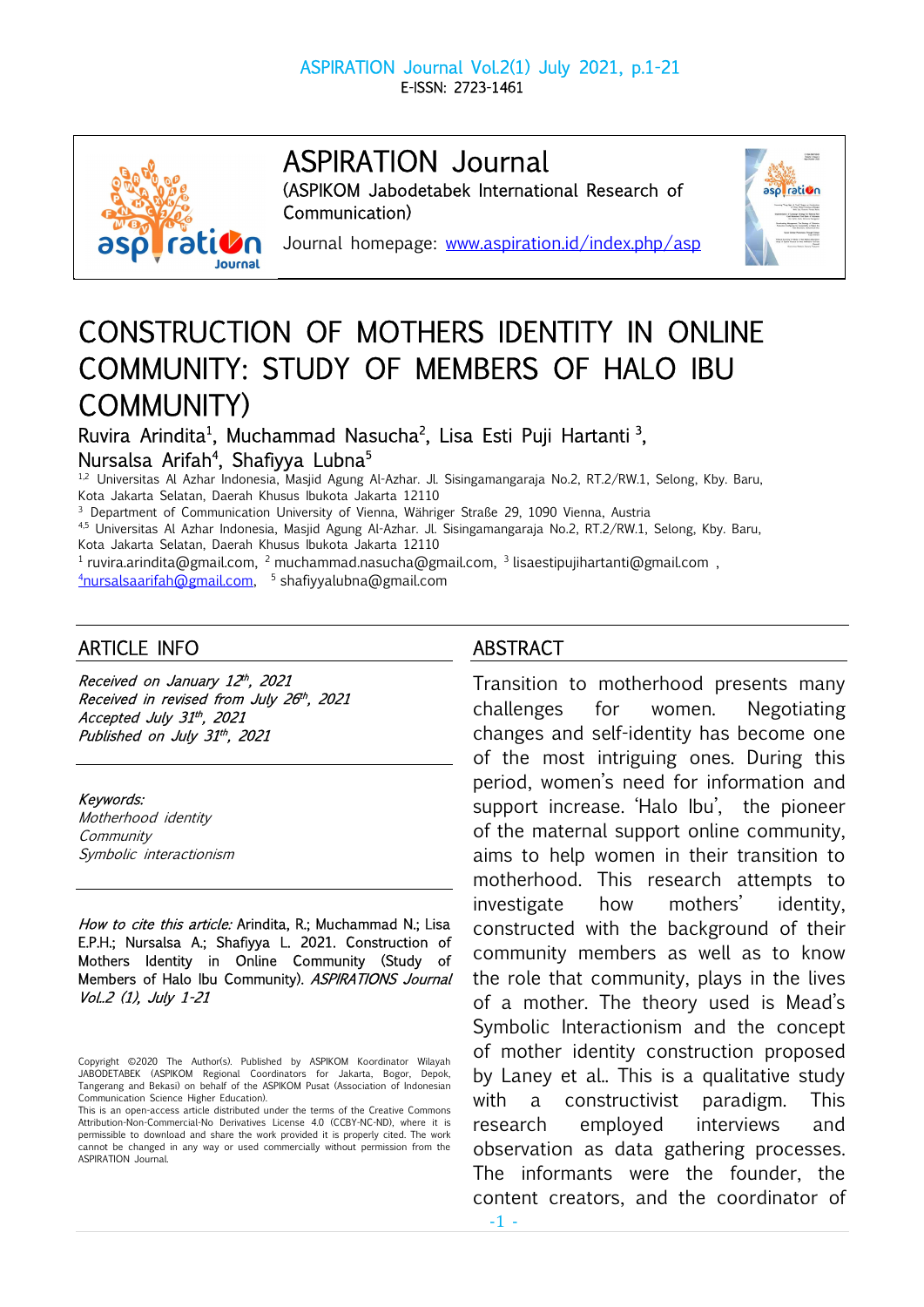the community. Results indicated that there was a simultaneous dialectic process between internalization, objectivation, and externalization about the community's values which are selflove, self-awareness, and non-judgemental support. This process was present during

the phase of mother identity construction. Even though it is an online community, the construction of reality regarding community and identity concepts is based on experiences, interactions, and information searched by individuals both online and offline.

## **INTRODUCTION**

In their study, Abrams & Curran (2011) wrote that the birth of a child constitutes a major developmental event for women (Martell, 2001). Motherhood entails constructing a new conception of self, acquiring and mastering new behaviors and skills, and accepting the permanency of change (Mercer, 1995). For many women, the transition to motherhood is difficult (Heisler & Ellis, 2008). The transition to motherhood presents several challenges for new moms stemming from physical and emotional changes (Heisler & Ellis, 2008), a lack of a strong network to turn to for support (Choi, Et Al, 2005), and feelings of isolation and loneliness (Choi, et al., 2005). Women must also negotiate the ways that the transition to motherhood influences their self-identity, as well as their personal and professional relationships. As women manage their recovery, negotiate changes in relationships and identities, their needs for information and support increase (Nelson, 2003).

Another research on the role of community in women's transition to motherhood stated that while women still may turn to family and friends for support and guidance as they transition to motherhood, a growing number of women turn to the Internet as a way to seek information, to find other mothers, and to tell their own stories of motherhood. Research suggested that mothers are developing an increasingly strong presence online as the number of parenting websites dedicated to family planning, pregnancy and motherhood continue to rise (Madge & O'Connor, 2006). Online communities provide a valuable resource for both support and information during pregnancy and motherhood (Drentea & Moren Cross, 2011).

Past research mentioned that mothers are more heavily engaged in social media for giving and receiving social support (Tomfohrde & Reinke, 2016). They are one of the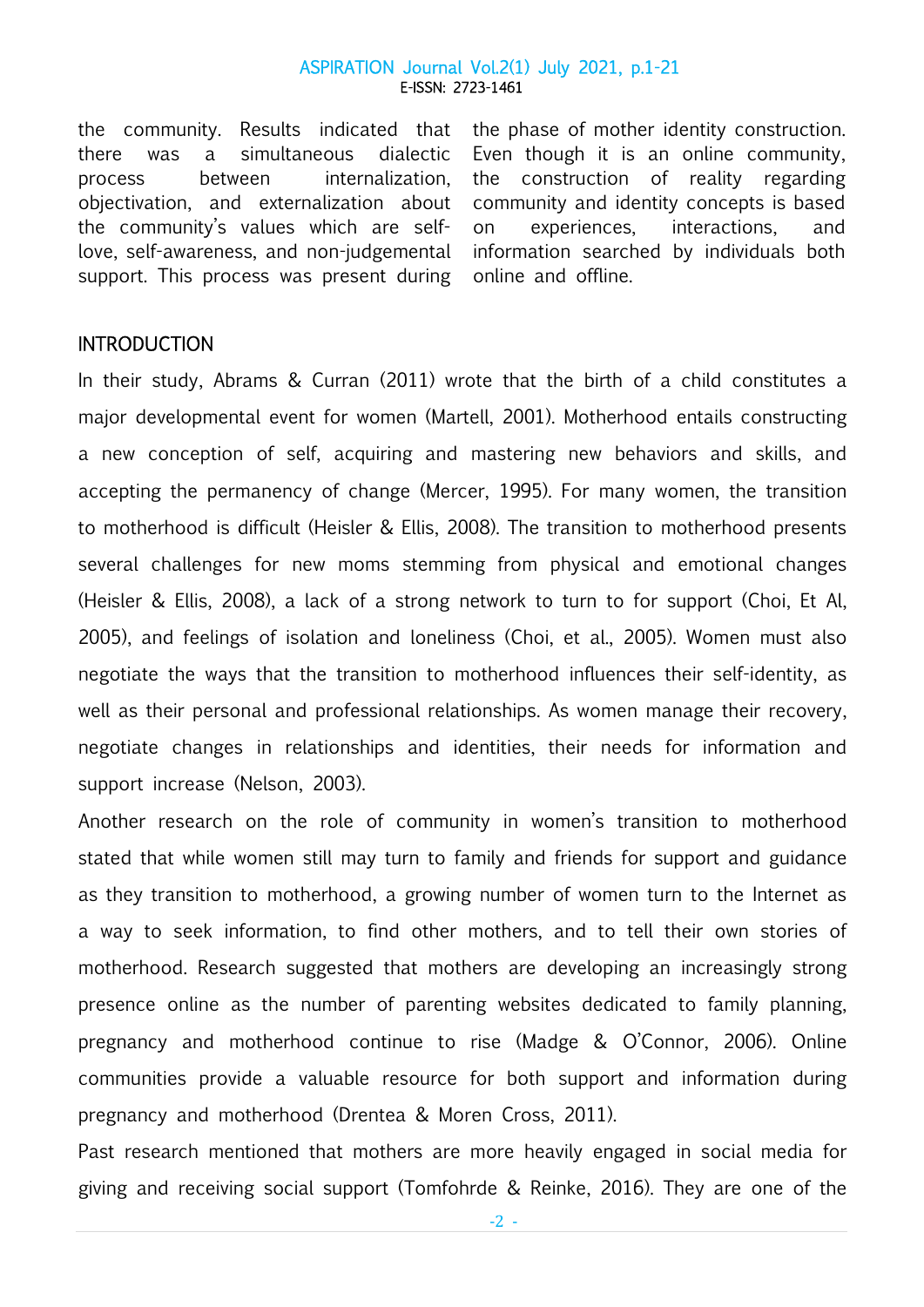top online users, with three out of four mothers using social media (Kaufmann & Buckner, 2014). The involvement of new mothers in digital media, such as blogging and social media can improve their well-being allowing them to connect to the outside world (McDaniel, 2012). Other research noted mothers in Russia found that Facebook more informative and supportive vehicle of communication than Instagram (Djafarova & Trofimenko, 2017).

Indonesian mothers are also heavily engaged in social media. According to an online survey conducted by The Asian Parent and Tickled Media in 2018 that included about 1000 millennial mothers (born in 1980-1995), Instagram has taken over Facebook as the most favourite social media platform. It was noted that more than 98.5 percent of Indonesian mothers at least have one Instagram account. About 34 percent of mothers access Instagram for 1-3 hours a day, while the other 16 percent of mothers at least spend a minimum of 10 hours a day to access this social media platform (Sarosa, 2018).

Mothers' involvement in digital media can be shown by being a member of an online community. Based on researchers' observation, currently, there are some existing mother communities in Indonesia namely 'Urban Mama', 'Productive Mama', 'Halo Ibu', 'Changemaker Mom', 'Mamapedia', and 'Institut Ibu Profesional'. From those communities on the Internet, one that steals the spotlight is 'Halo Ibu' Community. It has a different approach than the rest. If other communities are meant to be partners in raising the children, 'Halo Ibu' focuses on maternal well-being. In communicating with mothers, 'Halo Ibu' often encourages mothers to be aware of their mental wellbeing. They also aim to create a friendly and supportive atmosphere between mothers. (haloibu.id)

In addition to producing themed content on their social media platforms such as Instagram, websites, and YouTube, 'Halo Ibu' also regularly runs a paid offline event titled mother's circle and postpartum talk. Based on previous studies regarding communities, events and media are particularly helpful in attracting individuals to join the community (Arindita, Ruvira & Shambodo, 2019).

-3 -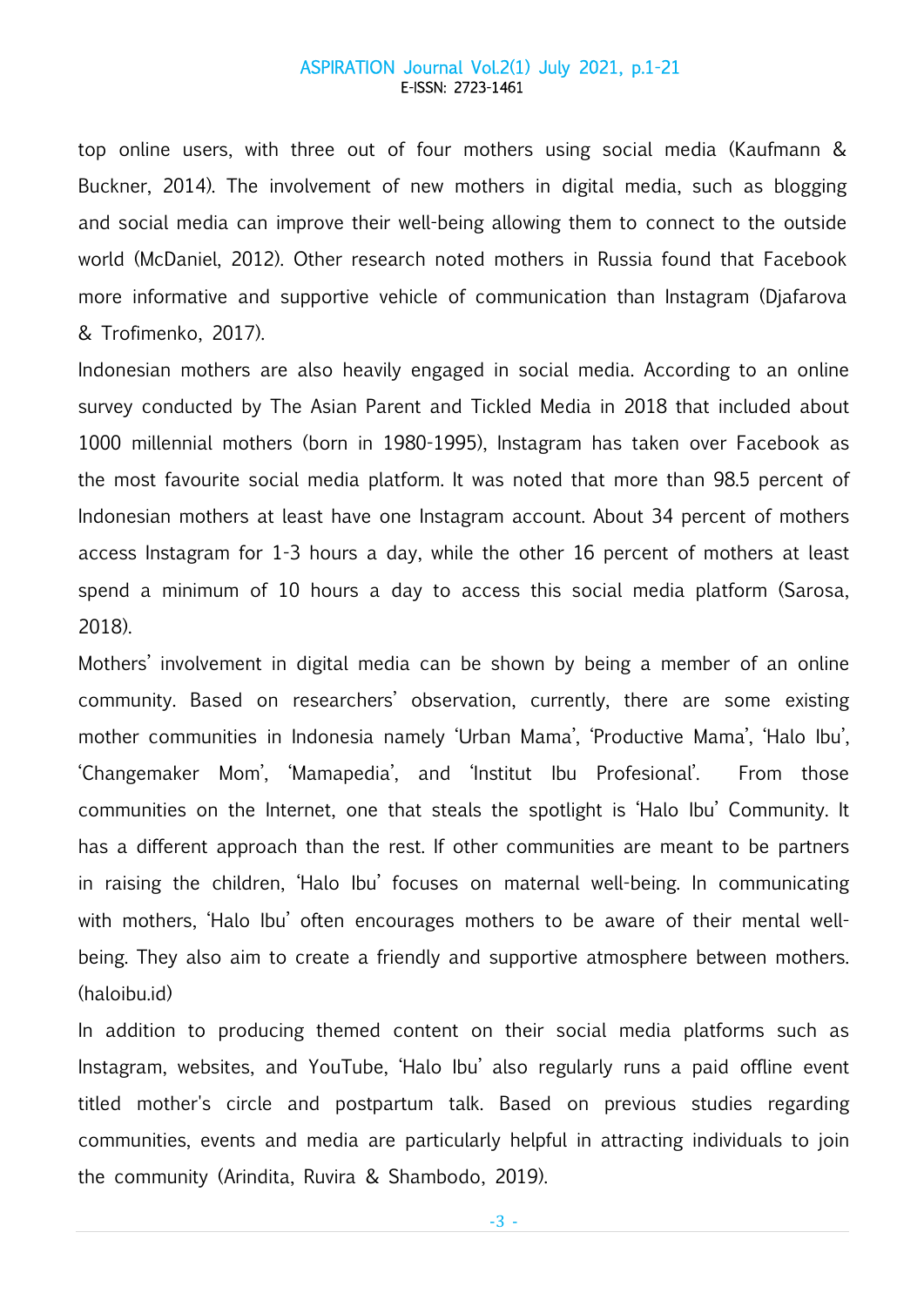'Halo Ibu' 's purpose is to help women make their role transition as mothers easier. One of the most important things is the ability to accept a new identity as a mother with all its consequences. Identity is a part of self that we're known to others. An important way to explore identity is through interactions with others.

## CONCEPTUAL FRAMEWORK

The old concepts that had been brought up by the earlier theorists, like Cooley with looking glass-self, then Blumler, Mead, and others that seeded it in the interactionism theory became an important ground in the viewing of the problem of self-identity within an environmental circle that seems to be too important to ignore social media at present. (Griffin, 2011).

According to Laney, et al. (2015), in their research about the influence of motherhood on women's identity, the process of constructing a new identity involves three main themes: self-loss, a fracturing of identities, and redefinition. Another previous research suggested two significant directions for studying online mothering communities: (1) the importance of examining underlying communication processes and (2) understanding the role online community plays in the lives of new mothers (Gattoni, 2013). That previous research has a background of American and European mothers, none of the earlier studies have discussed Indonesian mothers. Meanwhile, the mothers on this research are Indonesians and to be precise, mothers living in a suburban city. Based on earlier researchers, this research aims to further explore how the communication process of identity construction between mothers who are members of online community as well as to understand the role of community in the lives of mothers. From a relational constructivist standpoint, the identity construction process is relational. A human defines him- or herself based on meanings constructed employing relationships with others in an intersubjective way (Pérez, 2016). In line with that, Berger and Luckman noted that institutions of society are created and preserved or transformed by human action and interaction. To examine mothers' identity, researchers employed the symbolic theory of interactionism. The creation of identity comes from

-4 -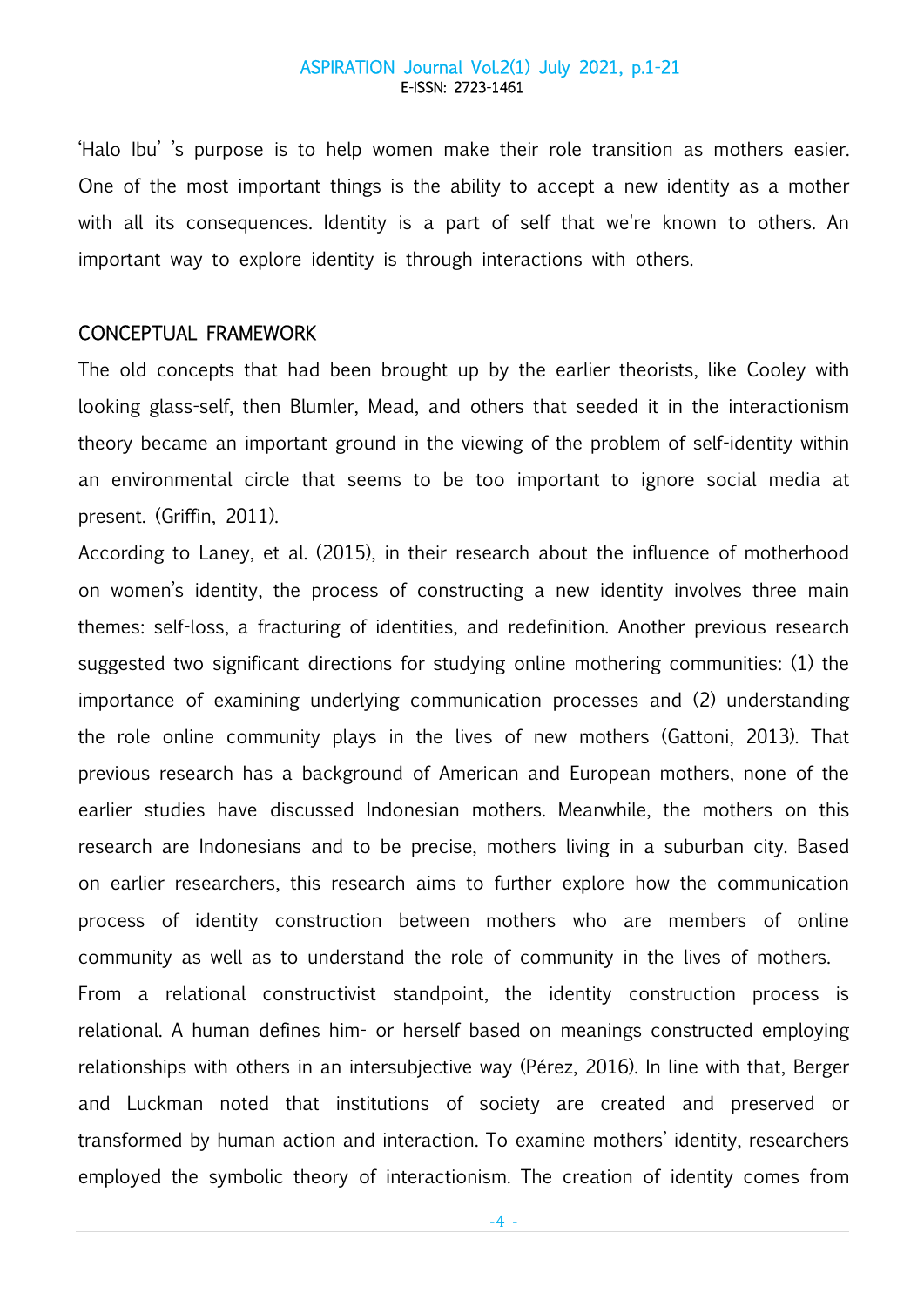the symbolic process of interactionism: (1) humans act on the meaning of things for them (meaning) (2) it is derived from social interaction with others (language); (3) such meanings are enhanced when the process of social interaction is taking place (thinking). (Griffin, 2011).

Earlier research by Gattoni (2013) quoted Adelman & Frey (1997) that defines a community as "...a social construction, grounded in symbolic meanings and communicative practices of individuals that fosters meaningful human interdependence in social aggregates". Looking at the community in this way acknowledges the role that communication plays in forming and sustaining the community. Further Gattoni (2013) also quoted Barnes (2003) that defines virtual communities as communities that "…generally come together through the sharing of mutual interests, instead of geographic proximity…"

The past study indicated that online mothering websites serve as a virtual community for women to come together to share information and ideas as well as a place for sharing emotion and seeking support (Drentea & Moren Cross, 2011). Online communities provide a promising avenue for new mothers to reach other mothers to receive the critical information and support needed during the transition to motherhood. Online pregnancy and mothering groups are characterized by both supportive communication and their ability to provide embodied knowledge.

## **METHODOLOGY**

This study uses a constructive paradigm foundation that ontologically places reality as a circular reality (Patton, 2002b). It means that mothers' identity is something built together by the members of the community. The data collection technique used is (1) interview with founder and content creators; (2) observation of @haloibuid content and comment from the members of the community; (3) observation during @haloibuid live event. This research was conducted in 2019 and the informants of this research are the founder and content creators of the community. The background of that choice is because all of them serve the community for the longest period, play the most role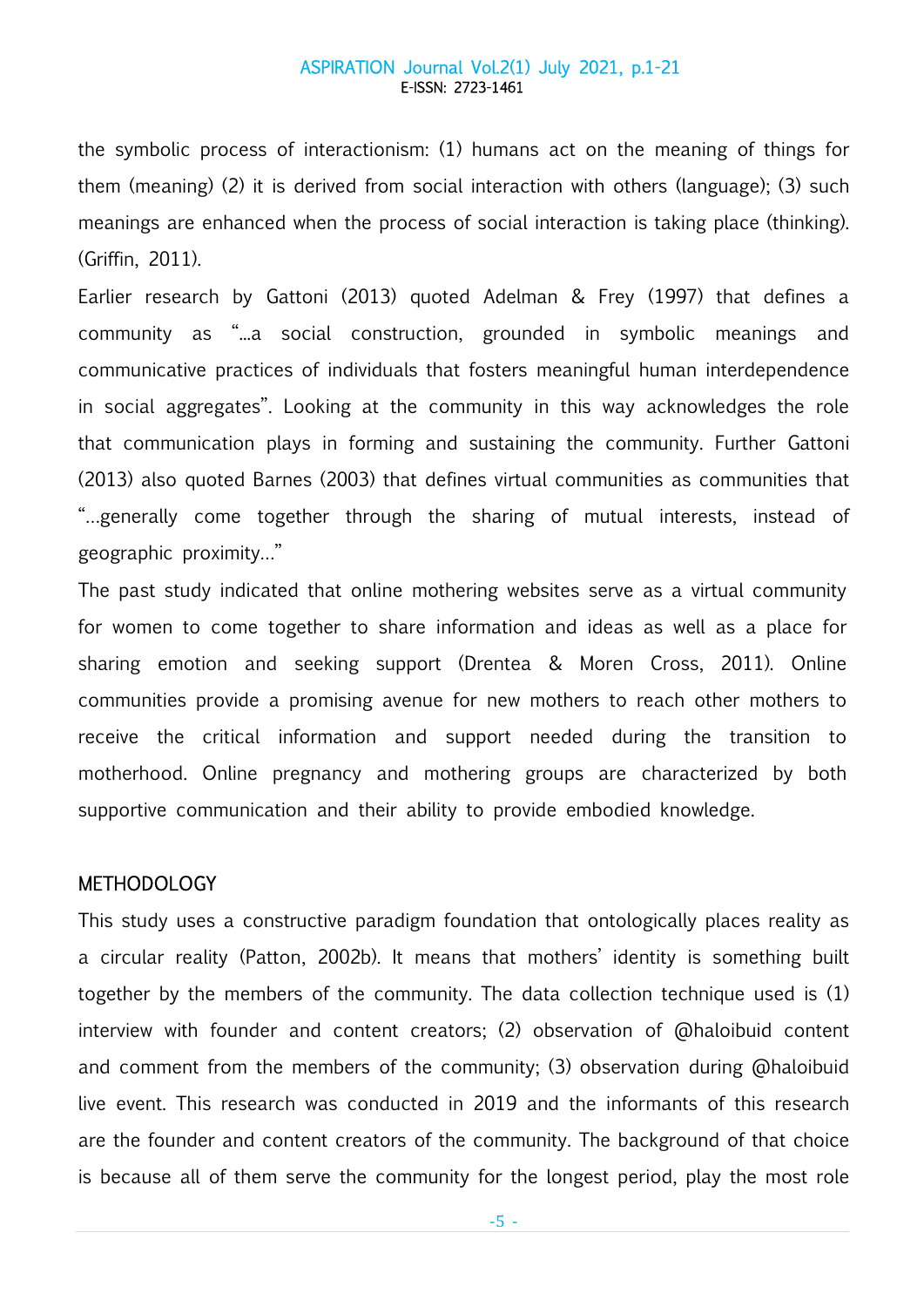in the community, spends plenty of time together, and are capable of giving information on the dynamic changes in their identity. All of the informants will be mentioned by using their initial name: AD as the founder, SZ, and MA both as the content creators and the community coordinators.

The aspects that will be explored in the interview are how the three themes of construction of mothers' new identity namely self-loss, fracturing identity, and redefinition according to past research by Laney, et al. (2015) that are being communicated by members of the online community, as well as the role of community in helping the identity transition process of the mothers (Gattoni, 2013). The communication process will be analyzed through the lenses of social reality construction and symbolic interaction theory.

Data processing uses the eclectic analysis method which means the result will be adjusted by the condition, the need of invention, and the exploration through qualitative data process gathered from the field (Creswel, 2007). In this research, the interview transcripts and report on observation will be coded and classified on information, the building of theme and sub-theme or interesting and significant topic, and then reduction of data and build a comprehensive understanding (Hennink, 2011) (Patton, 2002a).

#### FINDINGS & DISCUSSION

## The communication process of constructing mothers' new identity

## Self-loss

Laney, et al (2015) noted that in the process of becoming a mother, women experienced a sense of self-loss while they also developed a motherhood identity. All of the informants on this research experience the same way. First, AD is the founder of 'Halo Ibu' community. Having premarital pregnancy, AD felt a sudden change in her life when she gave birth to her first daughter. Here is what she expressed:

"I was a journalist, it can't be separated from my identity. Once I am pregnant I quit as a journalist. Well, I used to be a woman who is busy, energetic, and

-6 -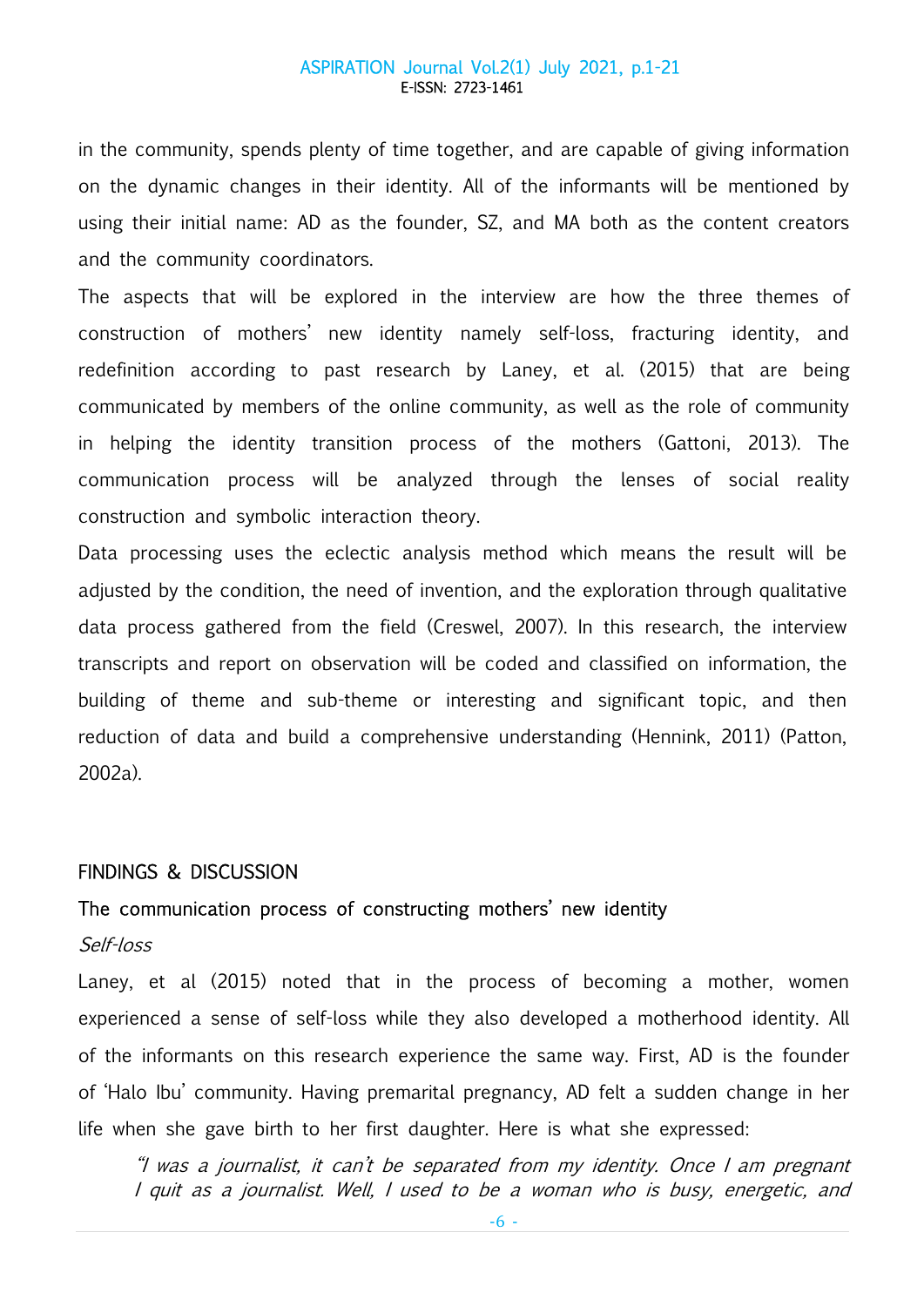has fans everywhere, let say I always have my community, I always have someone to be with because I'm an extrovert but once I have a child, I just stay at home…I feel like I do not know who I am when I look at the mirror"

From what she said AD indicated the self-loss she first felt. She described her "oldself" as a woman who is a journalist with many activities, has fans everywhere, and has her community and all of those parts of identity is gone when she became a mother who has to stay at home with her child. Another informant, SZ also felt similar:

"At the beginning of my pregnancy, I quit my job... I can't leave my child with other people, I just can't do that. But I also don't want to be just a stay-athome mom...There's nothing I can do. I want something else to do too."

While still struggling with her feeling of self-loss, AD started to write blogs and interview mothers about their feeling as mothers. The interviews are being uploaded to YouTube and then she created a live event called "Lingkaran Ibu" by Halo Ibu. It is a place for mothers to share their experiences, mostly about the struggle they face when they become mothers.

From this event too, SZ and MA knew and later joined the community. "Lingkaran Ibu" as an event has built special meaning for informants in the process of constructing their identity. The interaction between mothers who took place on the event brings a sense of togetherness and happy feeling as well as provide the emotional support they need in their transition to motherhood as expressed by the three informants below:

"When women support each other, their love to each other is amazing, I see and feel the great feminine power during this circle."(AD)

"Once I return from this event, wow crazy…I felt so enlightened. This circle is so useful and comfortable, I feel like I want to stay on this circle forever". (SZ)

"This circle has magical power for women, to finally be heard, supported and understood. The positive vibes are awesome. Now I believe that what women need is just a space to be heard" (MA)

All women reflected that "Lingkaran Ibu" has created a safe space for all of them to express their true emotions without feeling afraid of being judged. When a mother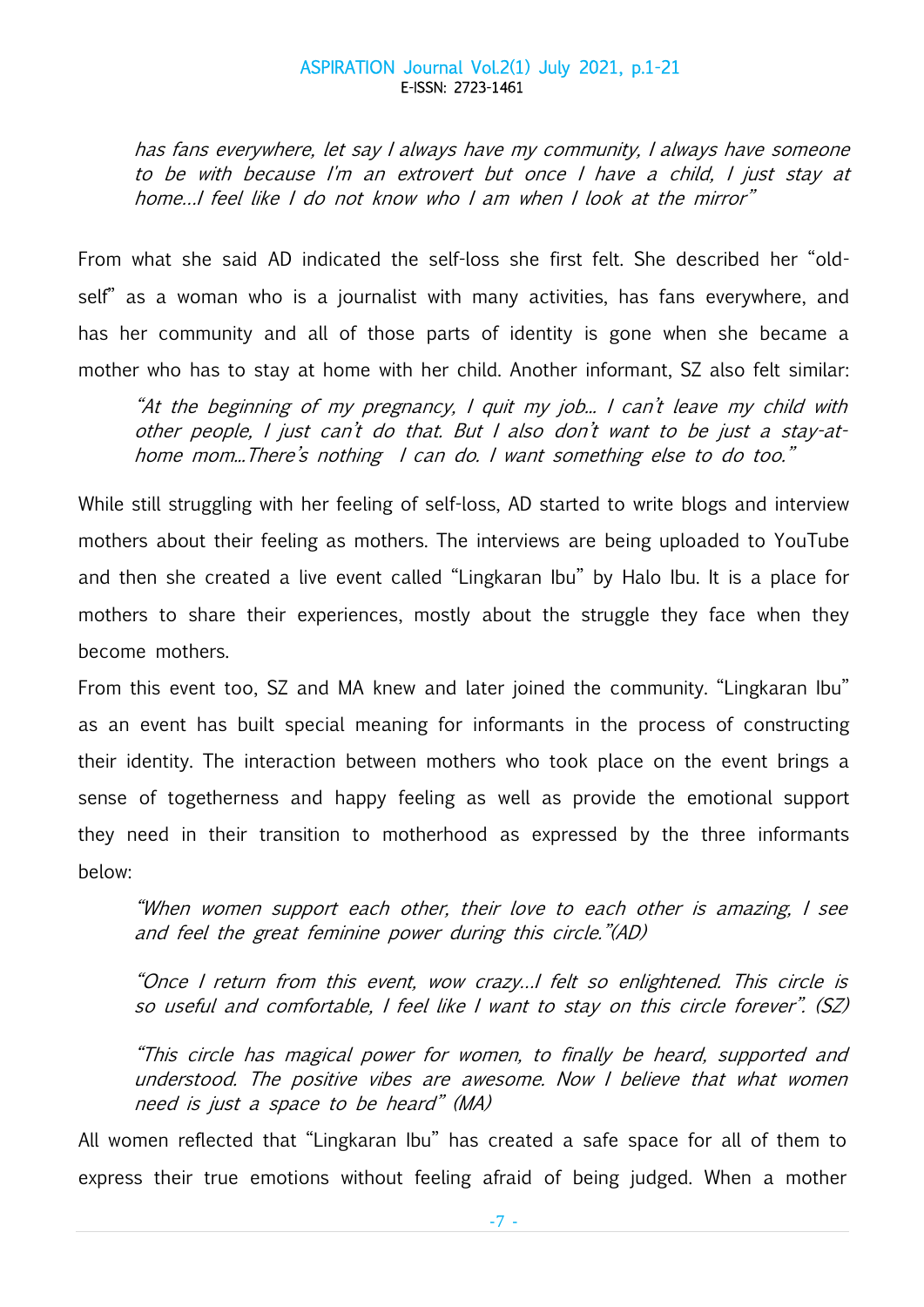shared her story, the other mothers were listening silently and at the end, they gave supportive encouragement words or gestures to a mother who just finished telling her story. The constructing meaning of self-love, self-awareness, and non-judgmental support was created through the interaction during this circle. Later on, this becomes the basic anchor for women to discover their new identity as a mother.

As the community grows, they created more content on motherhood on Instagram (@haloibuid). The contents they post create a conversation between members of this community.

"When we create content and mothers were thanking us, I felt honored to be able to do that. To listen to other women's stories, I know that everyone has their struggles. This makes me less judging towards others (SZ)

"I feel sad to listen to these mothers stories. They all need a space and media to express their feeling, to tell stories of their own, without being judged." (MA)

These mothers' responses showed the internalization – externalization – objectivation process of Identity by constructing the meaning of Self and Mother (I/Me) through the comparison of other mothers' stories being shared on the community social media. One informant feels happy when she gets positive feedback from other mothers and by learning from other mothers' experiences, she found herself become more understanding and more compassionate toward herself and others. Another informant acknowledges mothers' need to have space to share their stories and channel to express their emotions.

The communication that took place in the community become an answer to respond to women's restlessness during the transition to motherhood. In this case, it happens simultaneously between the content creators and community coordinator, and the rest of the members. These findings are under past research conducted by (Madge & O'Connor, 2006) which argued that online communities provide value for new mothers because it provides them with a safe space to learn to cope with their new experiences as well as access to alternative information sources.

-8 -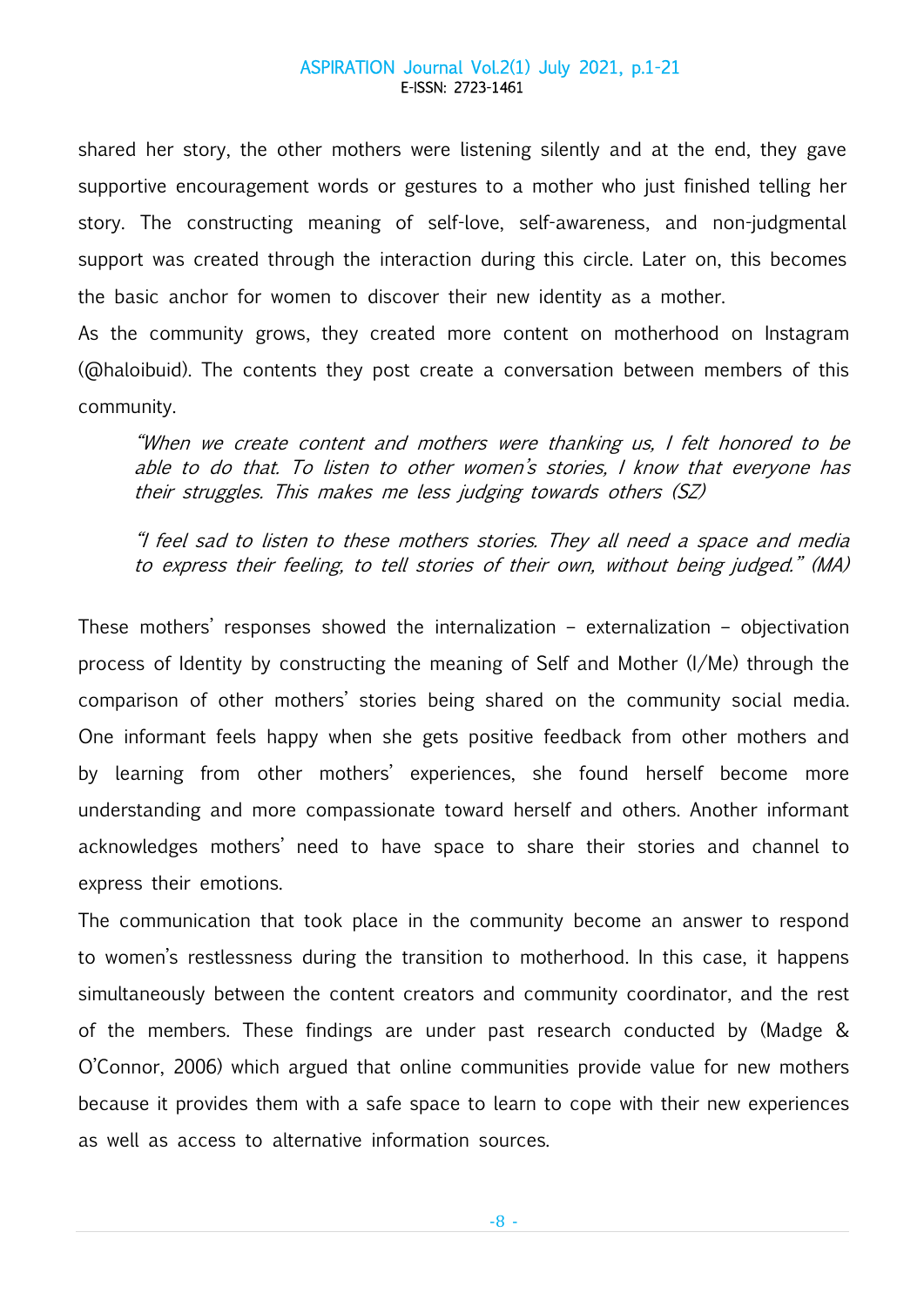## Fracturing identities

Laney, et al. (2015) wrote that when women experience a sense of self-loss concurrently with an expanded consciousness, women incorporate their children into the boundaries of themselves. The self-loss creates space within women's identities for another person, and the expanded consciousness envelops women's children into their constant awareness. Thereby, women identify with and to some degree become defined by their children, thus allowing women to incorporate their children into the boundaries of their selves. This process is also experienced by the three informants. First, AD feels that one of the challenges of being a mother is having to adjust her needs to the needs of her child. For example, when she wants to meet with her old friends.

"It was a challenge for me to meet my old friends it's impossible because they don't bring kids, it's just me who bring a kid," (AD)

Not only for the need to mingle with her friends that require some adjustments, but her commitment to 'Halo Ibu' community also relies on the developmental phase of her children like what she said below:

"I just have a baby, and I don't need to rush. and that's also my message to other mothers too, no need to rush. everything must follow my family phase. If it is in the form of the community, nature will be more relaxed"(AD)

As for another informant, having a child means that she has to leave her previous job because she cannot leave her child at home being taken care of by other people. However, that decision somehow brings frustration to her for she never feels enough by just being a housewife.

"I can't accept if I'm just staying at home. I want to work.. work... but can't leave my child at home. I feel I am not proud of myself if I don't do anything. So I have to prove myself that way, I never feel enough."  $(SZ)$ 

One informant reported that her self-confidence went down because she feels like she has limited parenting knowledge and finds it hard to control her emotions when dealing with her children.

"Since being a mother, my self-confidence dropped, because the only thing I know it's just breastfeeding. But when it comes to parenting, it is different. That emotional conflict is the heaviest challenge, how to communicate right to my kids, that's the biggest problem"(MA)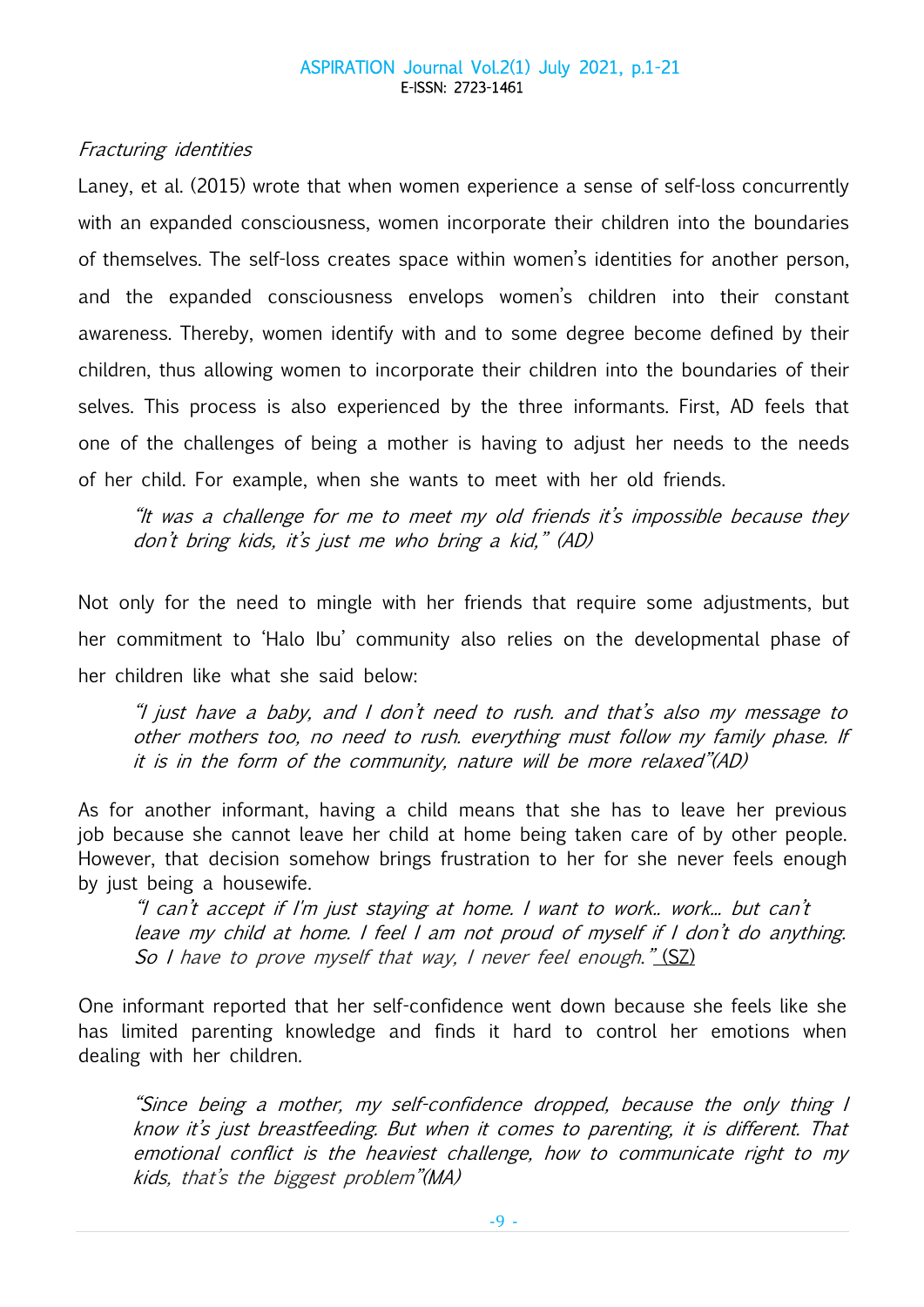From all of the informants, it can be said that their new identity as a mother is heavily engaged and defined by the wellbeing of their children. They struggle to find ways to juggle the shift of their old identity into something new to fulfill the needs of their children and create a balance peaceful state of mind.

The founder of the community (AD) modifies the way she expressed her interest and skills of journalism into creating digital content and offline event in a form of community to provide space for mothers who feel the same way. One informant (SZ) explored her other interest that shows her expertise yet can still be done at home, other than that she joined 'Halo Ibu' community to try to find a way to deal with her frustration. Another informant (MA) once feels very low in self-confidence as she entered motherhood with very limited parenting knowledge therefore, she joined communities (Halo Ibu being one of them) to equip herself with a better understanding of how to parent her child.

## Birthing experience and role of "Doula"

Past research noted that support for expectant and new mothers continues to focus either on labor and delivery or the physical health of mother and baby but fails to prepare women for the reality of new motherhood. Because of this lack of attention to the women themselves in the months following delivery, the needs of new mothers continue to remain largely unmet (Nelson, 2003).

As if to fill in the gap of the unmet new mothers' need, there is a new profession called "Doula" (a woman partner whose main job is to provide knowledge, emotional and physical support before, during, and after the birth). Following that, one interesting finding on this study is that, aside from these women's involvement in the community, their experience of giving birth assisted by Doula also marked an important milestone on being at peace with their motherhood transition.

For two informants, their involvement in the community has led them to get to know "Doula" (a woman who is being an emotional supporter for other women before, during,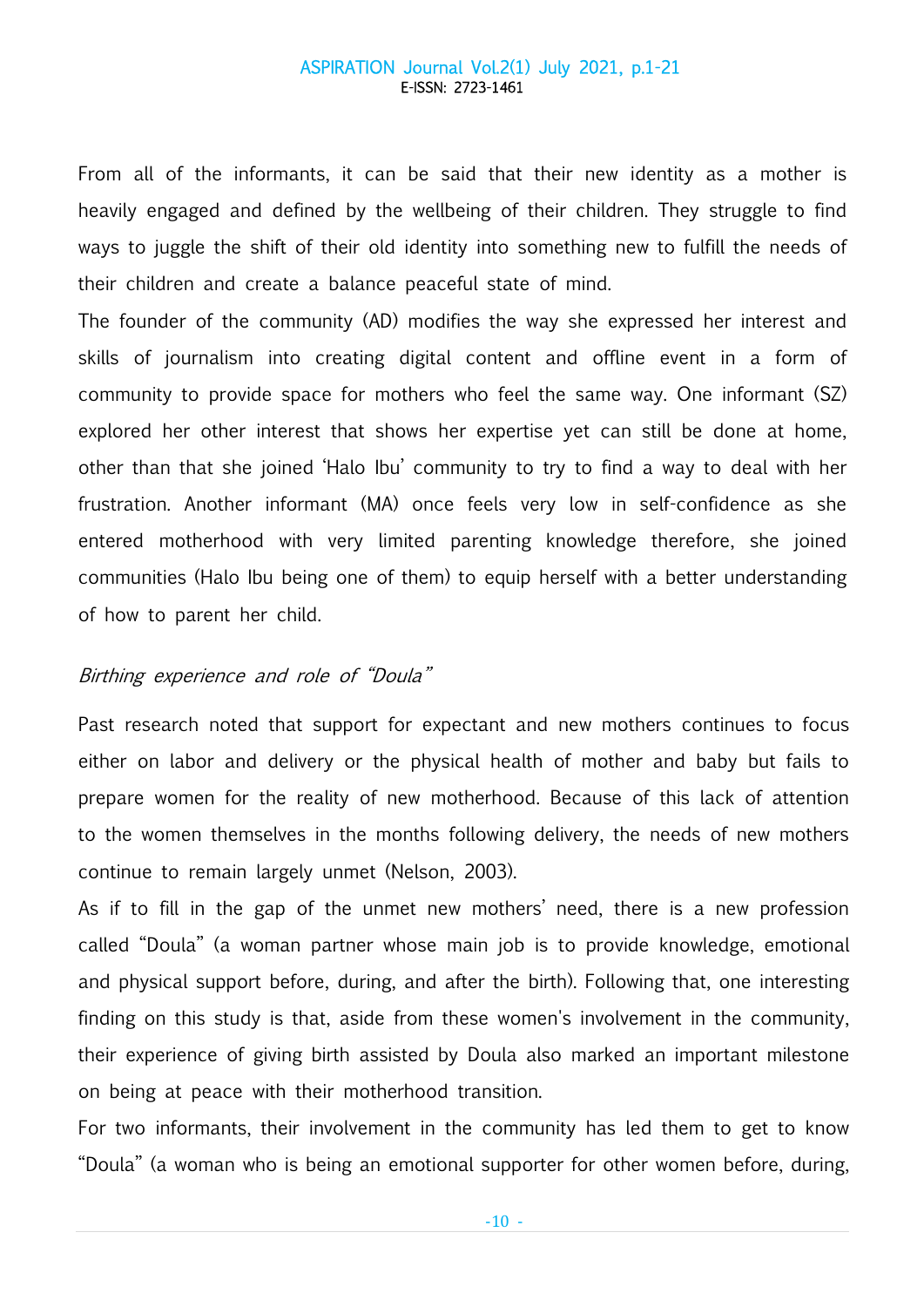and after birth). While another informant, AD has experienced a relationship with a doula earlier even before she started the community.

"Since I have premarital pregnancy, my mother and in-laws were angry at me, that is why I didn't get the kind of support I need. I started to search for information online then I found about Ibu Robin Lim. She is a midwife and doula. She supported me emotionally, whole-heartedly. From here, I understand that this is the kind of support that all women should have when they are giving birth. Once I read that if you want to make a change in this world, it should start from birth, from the mother"."(AD)

In turn, her positive experience with her Doula is what triggered AD to create 'Halo Ibu' community. Once she set up the community, she also took training to become a doula herself. She wanted every mother to feel supported and well informed about all of the changes they are going through when they become a mother.

Another informant has another story, SZ decided to use a doula service on her second childbirth (after she joined Halo Ibu). Her Doula helped her to release negative emotions before she giving birth by asking her to write the qualities she likes the most about herself. After a long talk with her Doula, finally, SZ knew that the issue she was having is self-worth. Below is her experience:

"Start from 'Child Birth Education, and we meet to release all of my emotions before birth. My doula, Miss Imu, told me to write down all the good qualities I have, and I suddenly cry because I did not know what my good qualities are…(SZ)

From this interaction with her Doula, SZ understood she still holds on to her anger as a child. She was being snapped at many times by her parents that in turn influence her self-worth. Not only her Doula, but SZ also find that her doctor was very understanding and gentle during her delivery process. She felt honored, respected, and given fair options during the process.

The same experience also happened to MA. Once she knew 'Halo Ibu' community, she decided to use a Doula to give birth to her third child. AD herself was a Doula for MA. Before birth she was asked by the doula who she allowed to accompany her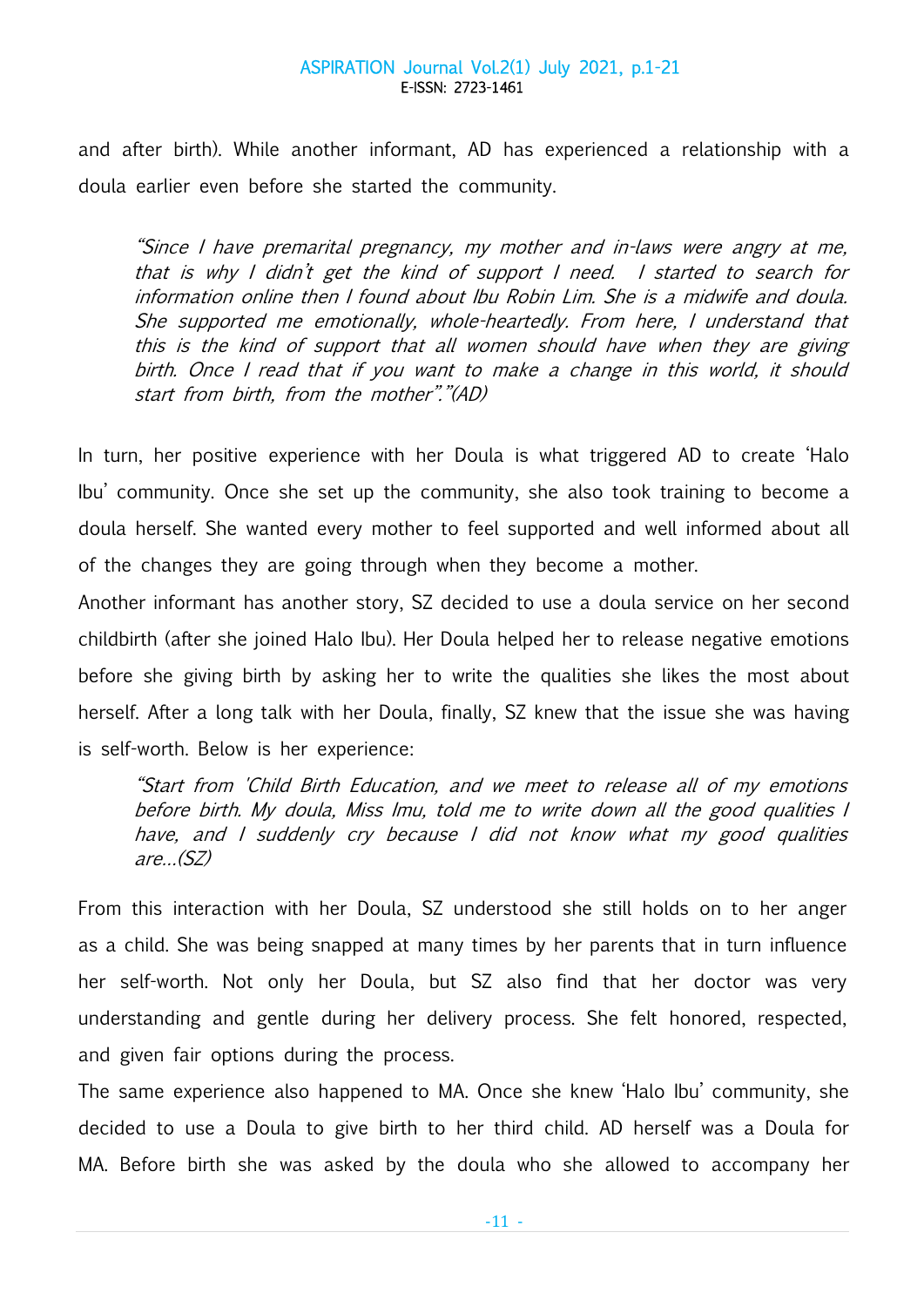during giving birth, MA also learned to communicate with her baby to ease her pain and after giving birth she was asked about her feelings, who is allowed to visit, and when she is ready to welcome people.

"So I feel like I'm asked how about my feelings, and who I want to be with while I am giving birth, who I want to see after I give birth. So I said, I only want to be accompanied by my husband during birth and I don't want anyone to see me right away after giving birth, give me 1-2 weeks (MA)

From these women's birth stories, the communication carried out by the Doula makes them feel seen, taken care of, supported, understood, and respected. The doula even helped to dig negative emotions the mothers' carried within herself to be released before birth. Through interpersonal communication with the Doula, these women did self-disclosure. These mothers are encouraged to voice what they feel, want, and need during and after giving birth. The meaning of dignity and empowered feeling are being built during their interaction with the Doula. This way, their transition to motherhood has started with a smooth beginning and later on brings a better outcome for their identity discovery.

## Redefinition of identity

As women began to feel that they were "coming back" to themselves, they began to redefine who they were as individuals Laney, et al (2015). The communication process they experience during their involvement in the community has brought them to the place where they can incorporate their motherhood into their own identity as a person. Three of them reflected all of their positive feeling below.

"My new identity is being discovered slowly. Like the first time I took a yoga course was because of AD. She kept encouraging me by asking what do I want, what lies beneath my unconsciousness. What is your goal? Who do you want to be? I used to be confused with those questions but now, bit by bit I start to follow my path" (MA)

"Being successful could be having a lot of money, but having your heart full and I can have my baby with me, being a mother and a wife. I'm not the richest girl in the world but my heart is full" (AD)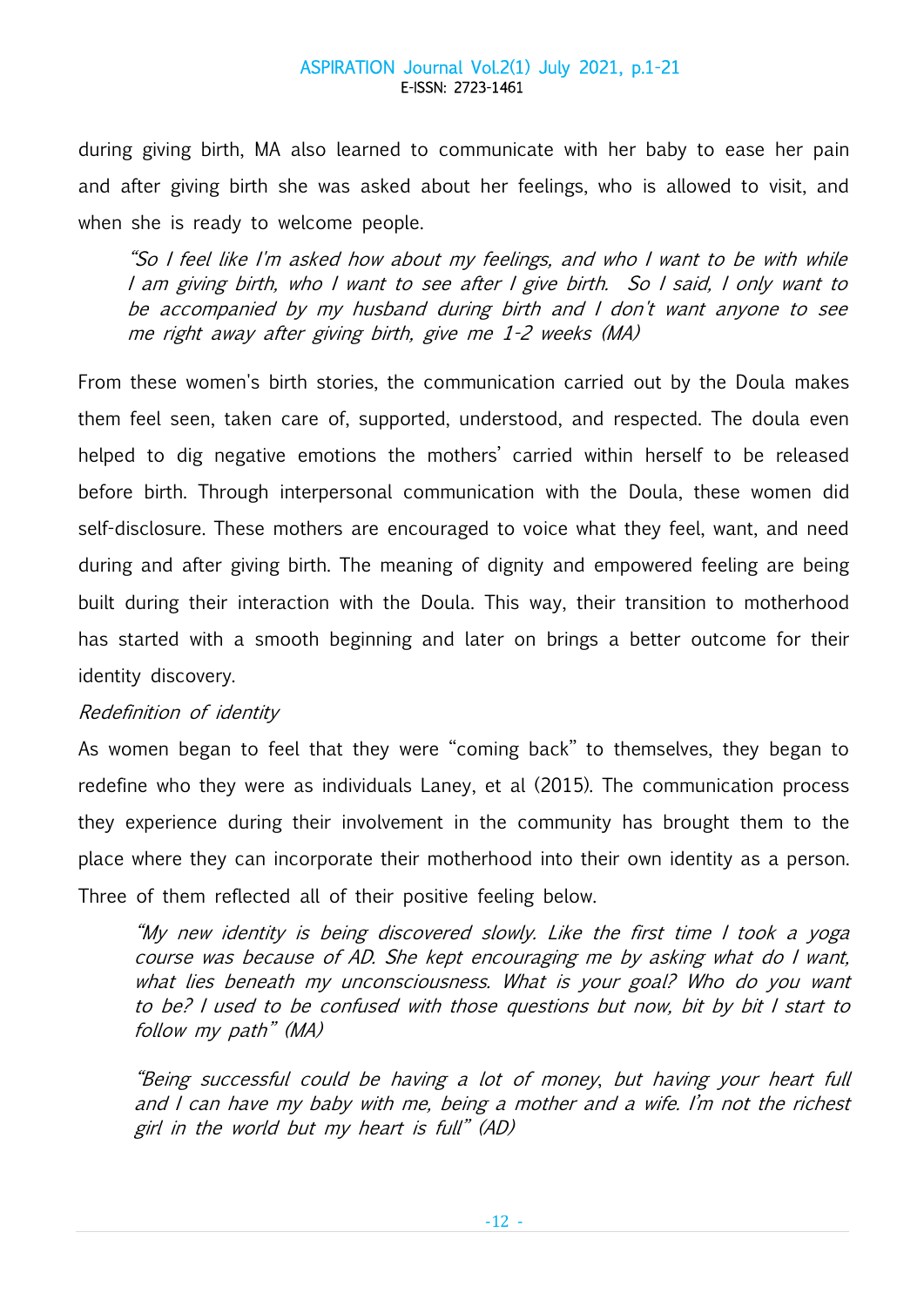"I'm done with the motherhood issue. Finally, after I have my second child, I'm cured. I find myself again… I do not know if being a mother change you that much. I feel like I am a different person now. But I like myself better, the version of me after I join 'Halo Ibu'". (SZ)

Earlier research noted that theorists have claimed that identity is developed in the context of relationships and that women, in particular, tend to view themselves within webs of relationships that help define who they are Laney, Et Al (2015). From these women's answers it can be concluded that they have evolved from the point they felt the self-loss, fracturing identities, and finally, get into the redefinition of self. Through the communication and relationship with members of the community, they began to make sense of the transition of motherhood. Furthermore, they also have incorporated their children in the discovery process of their new identity by finding a meaningful thing to do to keep them being a person of their own yet still manage to be the primary caretaker of their children.

# The role of Halo Ibu community in transition to motherhood

Drentea & Moren Cross (2011) wrote that online communities provide a promising avenue for new mothers to reach other mothers to receive the critical information and support needed during the transition to motherhood. This also happens to 'Halo Ibu' community: the existence of community has become a great support for these women. From researcher observation, even if the community first exists in the digital world, the mothers you meet online can further continue to be met offline As community founder, AD compared her contrast experience on her second child to her first.

"Well, my experience with the second kid was awesome, now that I've had Halo Ibu community, the attention and support were amazing. I have got someone to drive me, brought me food, asked me "how are you doing?" checking in me like "What can I help you?" Those simple gestures warm my heart. We will never have that if we don't have community"(AD)

Past research by Madge & O'Connor (2006) examined the importance of online community for new mothers. Their study suggested the importance of online community as a place to exchange informal knowledge, building a base that allows for improving women's knowledge about mothering. In this case, the other two informants agreed that other than emotional support, knowledge is the benefits they get once they become a member of the community:

"I'm glad of my present self rather than my old self before joining Halo Ibu. I have learned to appreciate myself better." (SZ)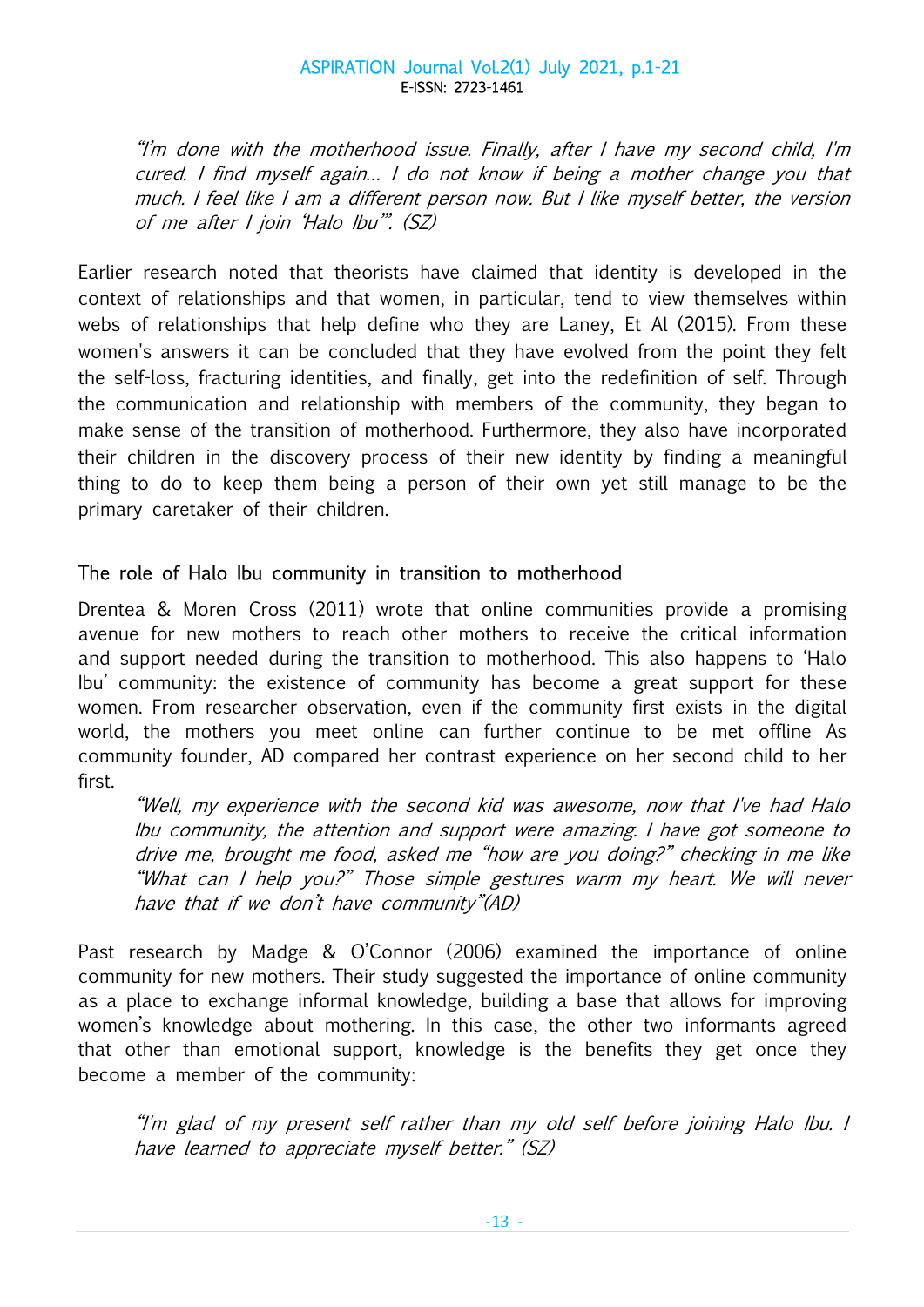"Yeah, now I know what transition of motherhood is, I understand that the changing hormones are what makes mothers' emotions mixed up after birth. Aside from that, the most important lesson I learn from Halo Ibu is about selflove, that mothers should be able to love themselves unconditionally before they give their love to children" (MA)

Not only that, but MA also said that her communication with her husband is getting better after she joined the community. She can express what she wants more clearly so her husband can understand her better. Both SZ and MA said that the main message they get from the community is the importance of self-love and self-respect. According to them with self-love and self-respect mothers can be at peace with themselves and in turn can make them happy and enjoy their role better. This is in line with what described by AD below:

"I want all mothers to understand how important it is for them to help each other, to hear each other out. and give judgemental support otherwise if this mother is not happy then how can we raise happy children?"(AD)

AD also explained further the main purpose of this community as follows:

"After being a mother, the woman had physically changed, psychologically she was changed, too, she became a different woman, she likes different things, she needs different things. We are changing as a woman, and no one is talking about this. I think every hospital in Indonesia should have this if you become a mother this is how you're going to feel"(AD)

She felt that this motherhood transition has not been talked about much in Indonesia. While according to her some other countries like Australia and Netherland have this motherhood centre to help new mothers coping with their new situation. AD highlighted women need to be educated, supported, and comforted during this rough transition. Those are the reason why the motherhood community existence is very much needed nowadays.

The importance of self-awareness, self-love and non-judgemental support are presented both online and in face-to-face interactions. The contents of 'Halo Ibu' are displayed on their Instagram account @haloibuid. Informant SZ reflected that during the process of content making she feel reminded of the values she needs to hold to navigate her motherhood journey. She also feels esteemed knowing that she creates something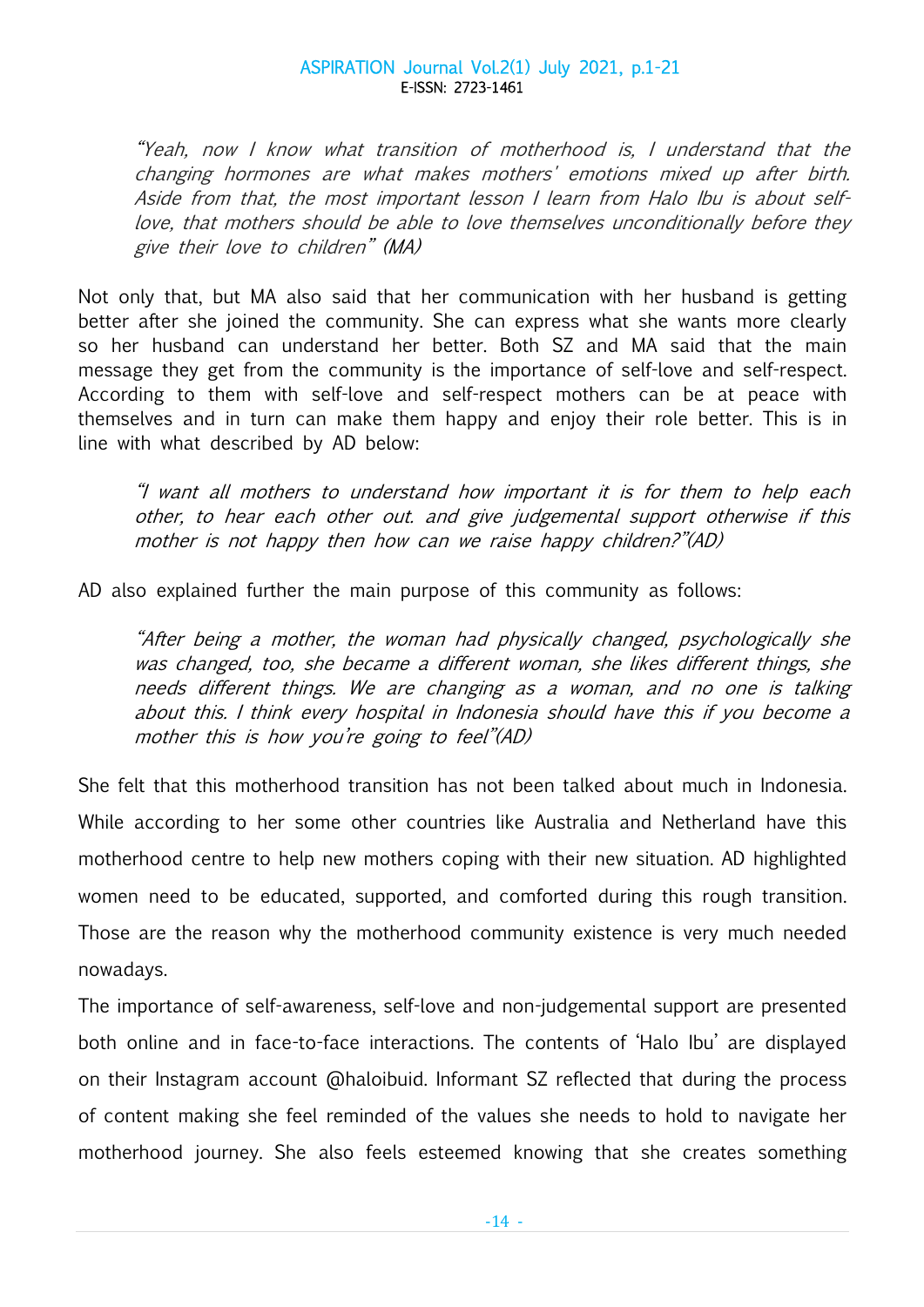worthy to her fellow mothers. Below are some of the examples of Halo Ibu community Instagram posts:







As we can see from the example of the content above, they all voice the real problems that mothers are dealing. Post 1 talks about mothers' identity crisis and tries to normalize this experience to its followers. Post 2 is a video about tips on what to say when you visit a postpartum mother. Post 3 is a video about mothers' honest feelings when being accused that housewife is doing nothing at home. The community's Instagram content mainly talks about motherhood issues, sometimes they put it in a serious tone while at other points they do it in a light humorous way. Comments from mothers are various. At times, most feel relate to the content, sometimes some comments are not in line with the community's spirit.

## Interpretation

From the stories of these mothers, the communication process that took place in constructing their identity happened during the process of building 'Halo Ibu' community. For the founder, she started first during her birthing experience with Doula. This Doula has become a significant other for the founder. When she felt confused and alone, she found support and comfort from her Doula. That particular point inspired her to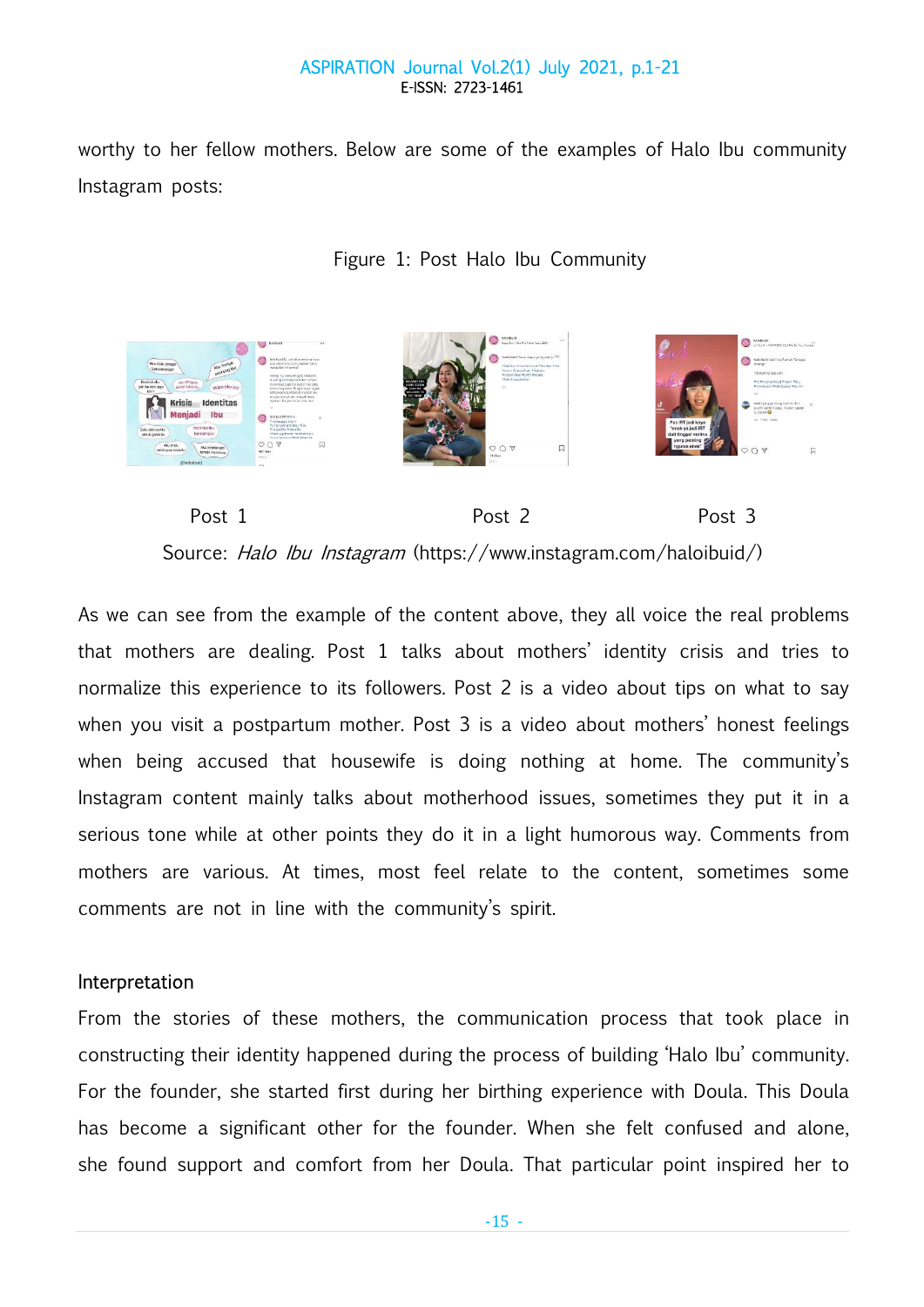create a community of mothers so there will be no other mother feeling as confused and alone as she was.

Looking from interactionism symbolic theory, here founder acted on the meaning of a thing. She found the meaning of self-love, self-awareness, and non-judgemental support from her interaction with her Doula. Those particular values are further enhanced by the process of social interaction with a community member, making them the core values of the community.

Along with that process, there has been internalization, externalization, and objectivation of these core values that lead community members to discover their identity after motherhood and make peace with all the changes in their life. In this case, the community founder has become a significant other who played a tremendous part in introducing these values to the member of the community. These findings are in line with the past research's result that said midwives, mothers, and other women within social networks guided the process of childbirth as well as maternal health (Drentea & Moren Cross, 2011). This study also showed that once women are given back their power and control over their birthing process as guided by other women (Doula), they would feel seen, respected, and understood. These positive feelings are important for mothers during the transition to motherhood and the identity discovery process.

While Drentea & Moren Cross's (2011) result focuses on three main types of communication emerge from their analysis of a mothering board on a parent's website and creation and maintenance of social capital, this research result presents both face-to-face and online communication process between members of the community. This research also looked at the communication process from interactionism symbolic theory rather than social capital theory.

All of the women in this study experienced the three phases of constructing mother identity proposed by Laney, Et Al (2015), which are self-loss, fracturing identities, and redefinition of self. These processes are not always in line; sometimes they are circular. This phase usually starts again when the woman gives birth. As to what happened to women in this study. After giving birth they experience self-loss. To find ways of what

 $-16 -$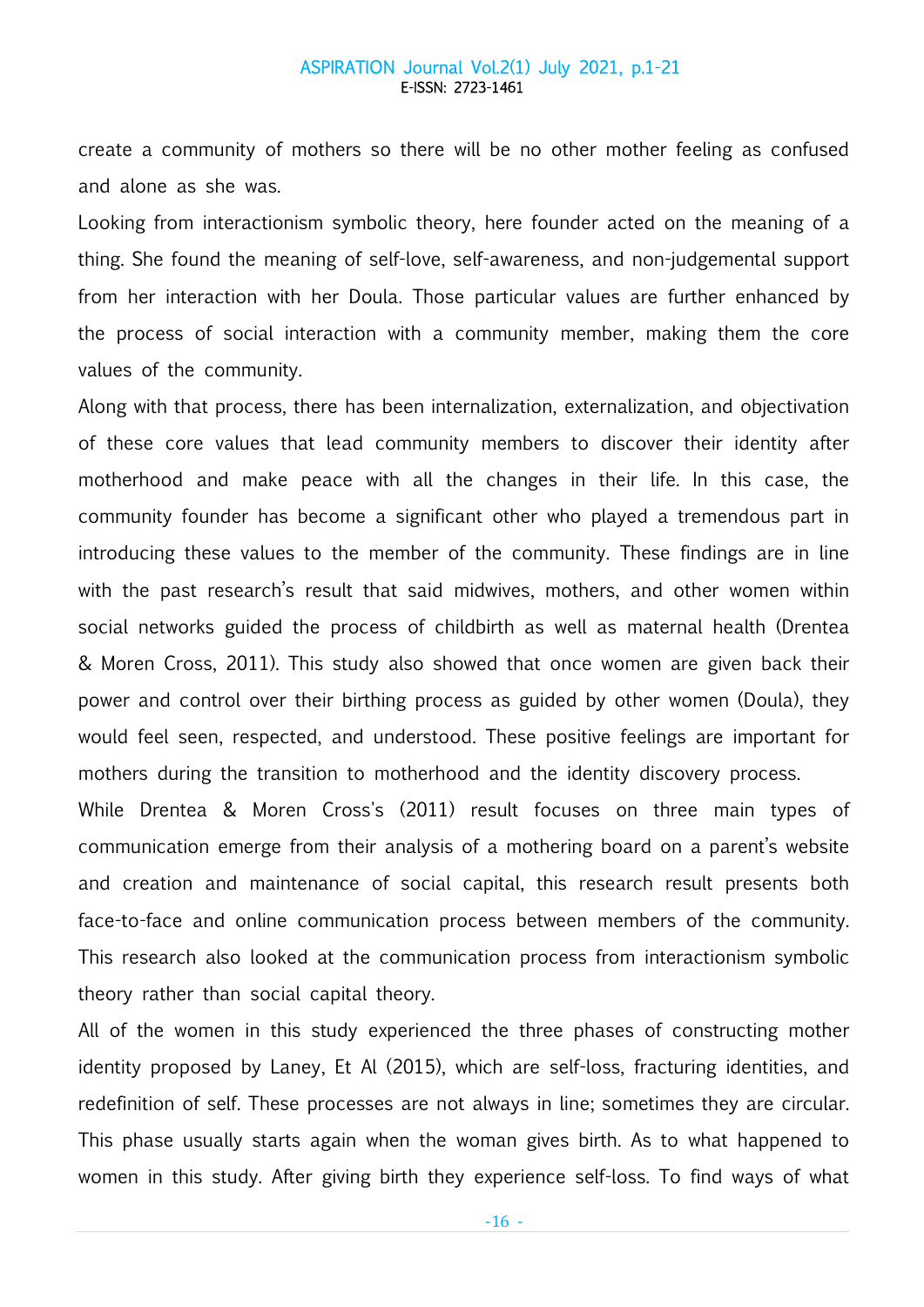they are feeling they search for information online. There they found about the existence of 'Halo Ibu' community. While for the founder, she got information about Doula before she builds the community.

As the process of fracturing identities takes place, these women struggle to fill in space in themselves by incorporating the existence of their children. Here the community become a safe space for women to share their ups and down experience through their offline event "Lingkaran Ibu" and their social media content. The social interaction that took place between mothers who are members of this community help them to reach the redefinition of their new self.

The difference between this research and the past research by Laney, Et Al (2015) aside of the different cultural and demographic background of mothers, is that the dynamic process of constructing an identity for mother on this study focus more at mothers' involvement in the community rather than mothers' relationship with their child. Therefore, this research discussed the communication process between members of the community and how it led the women to find redefinition of their identity once they become a mother.

Other earlier research by Gattoni (2013) suggested that new mothers use online communities to communicate about challenges around the transition to motherhood, highlighting tensions around (a) expertise and experience, (b) mother-led and baby-led practices, and (c) expectations and experience. While on this research, mothers use an online community to communicate about their inner struggle experience and get information to navigate them during the transition to motherhood and discover their new identity. The values of self-awareness, self-love and non-judgemental support were being internalized, externalized, and objectivated during the phases of self-loss, fracturing identities, and redefinition among mothers of 'Halo Ibu' community. Below is the summary figure of the process of constructing mothers' identities in the online community.

> Self-loss – Fracturing identities - Redefinition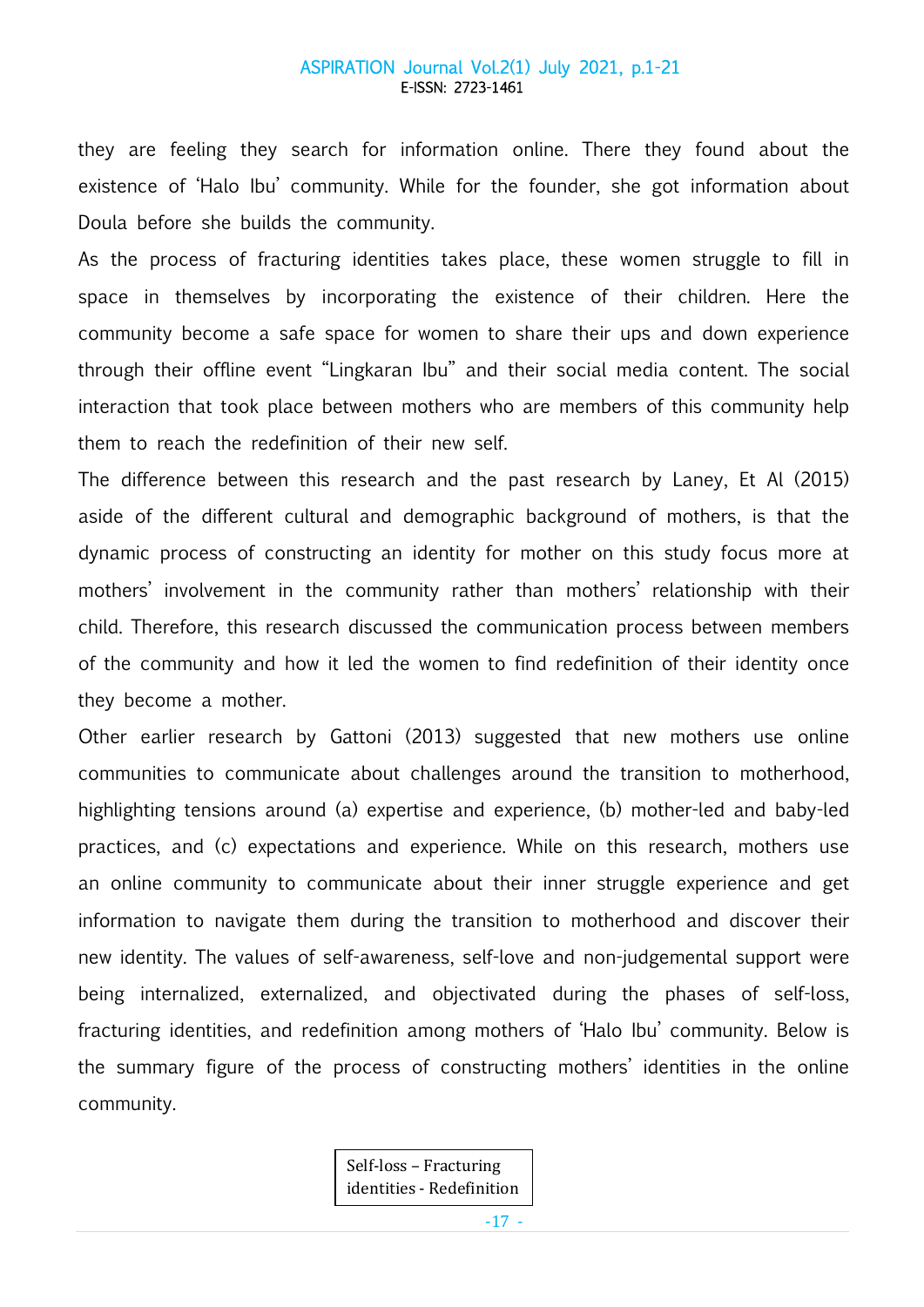

Figure 2: Process of Constructing Mother's Identity in Online Community

Process of constructing mothers' identity in online community

# **CONCLUSION**

- 1. The communication process of mother identity construction happened in a simultaneous dialectical process of internalization, objectivation, and externalization of community values (self-love, self-awareness, and nonjudgmental support) during the phases of self-loss, fracturing identity, and redefinition of self.
- 2. The construction of reality regarding community and identity concepts is based on experiences, interactions, and information search by individuals both online and offline.
- 3. Halo Ibu community serves a great role in the motherhood transition process as it provides a safe place for emotional support and knowledge. Given this, women of all walk of life need to get access to this kind of community to support them during the postpartum period.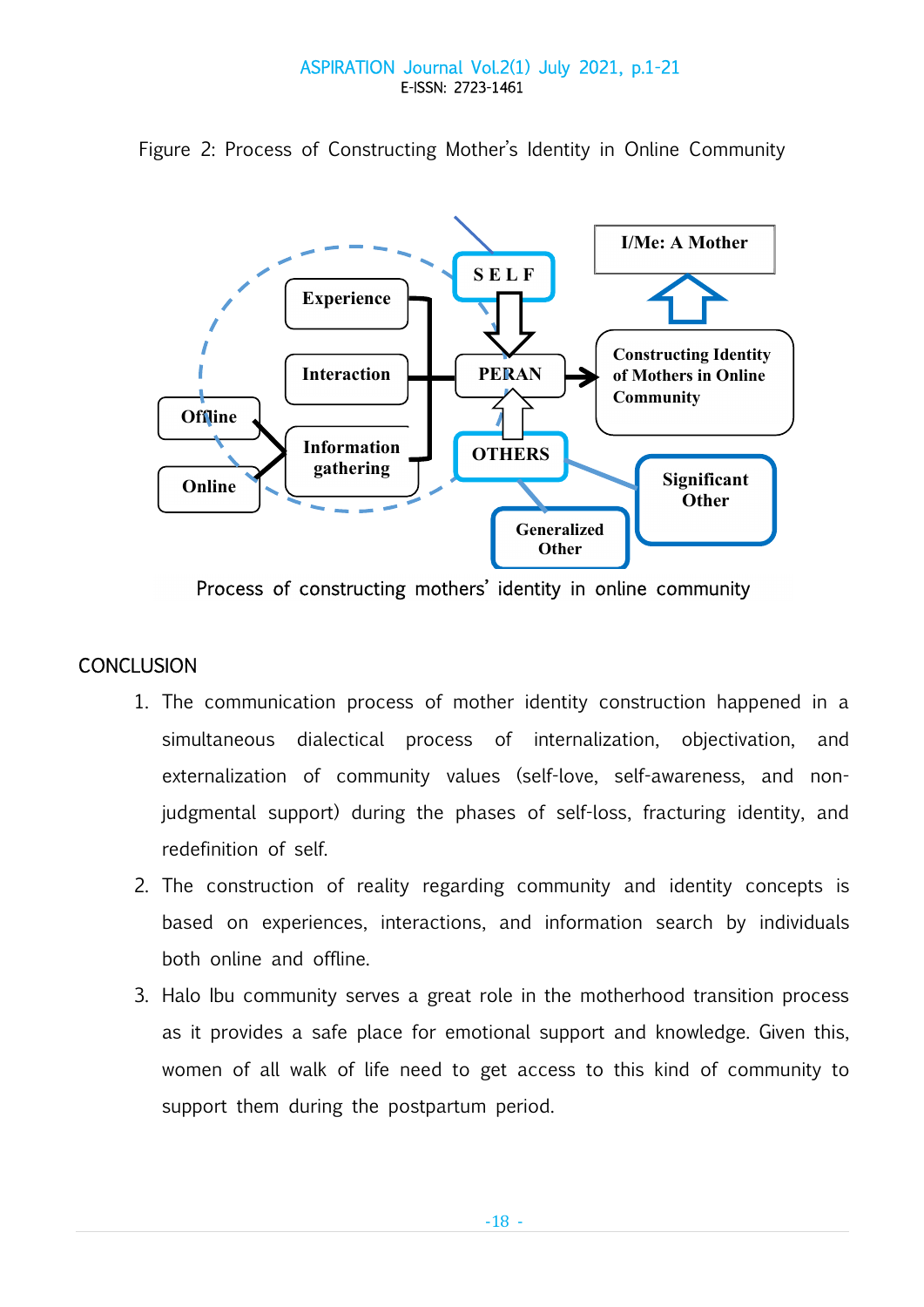4. There are interesting findings of this research that needs to be explored further namely the role of Doula in empowering mothers and digital content of the motherhood community.

# LIMITATIONS & STUDY FORWARD

This study focuses only about identity construction of mothers who are actively engaged in community's activity as they are all founder, community coordinator dan content creator of community's social media. All of mothers in this research also lives in the same town Meanwhile members of Halo Ibu community are all over Indonesia. Therefore, further research can expand this research to mothers from all other cities in Indonesia and to mothers who do not have any specific job-desk at community. Based on the findings of this research, there are things needs to be explored further namely the role of Doula in empowering mothers and digital content of motherhood community Aside than that, other downside situations happened during transition to motherhood such as breastfeeding experience, body image issue and work-family conflict are also interesting topic to discuss within communication and community framework.

## ACKNOWLEDGEMENT

Researchers would like to express our sincere gratitude for Lembaga Penelitian dan Pengadian Masyarakat (LP2M) Universitas Al Azhar Indonesia for funding this study in 2019.

## **REFERENCE**

- Abrams & Curran. (2011). Maternal Identity Negotiations Among Low-Income Women With Symptoms of Postpartum Depression. *Qualitative Health Research*, 21(3), 373–385. https://doi.org/10.1177/1049732310385123
- Adelman & Frey. (1997). The fragile community: Living together with AIDS. LEA Publishers.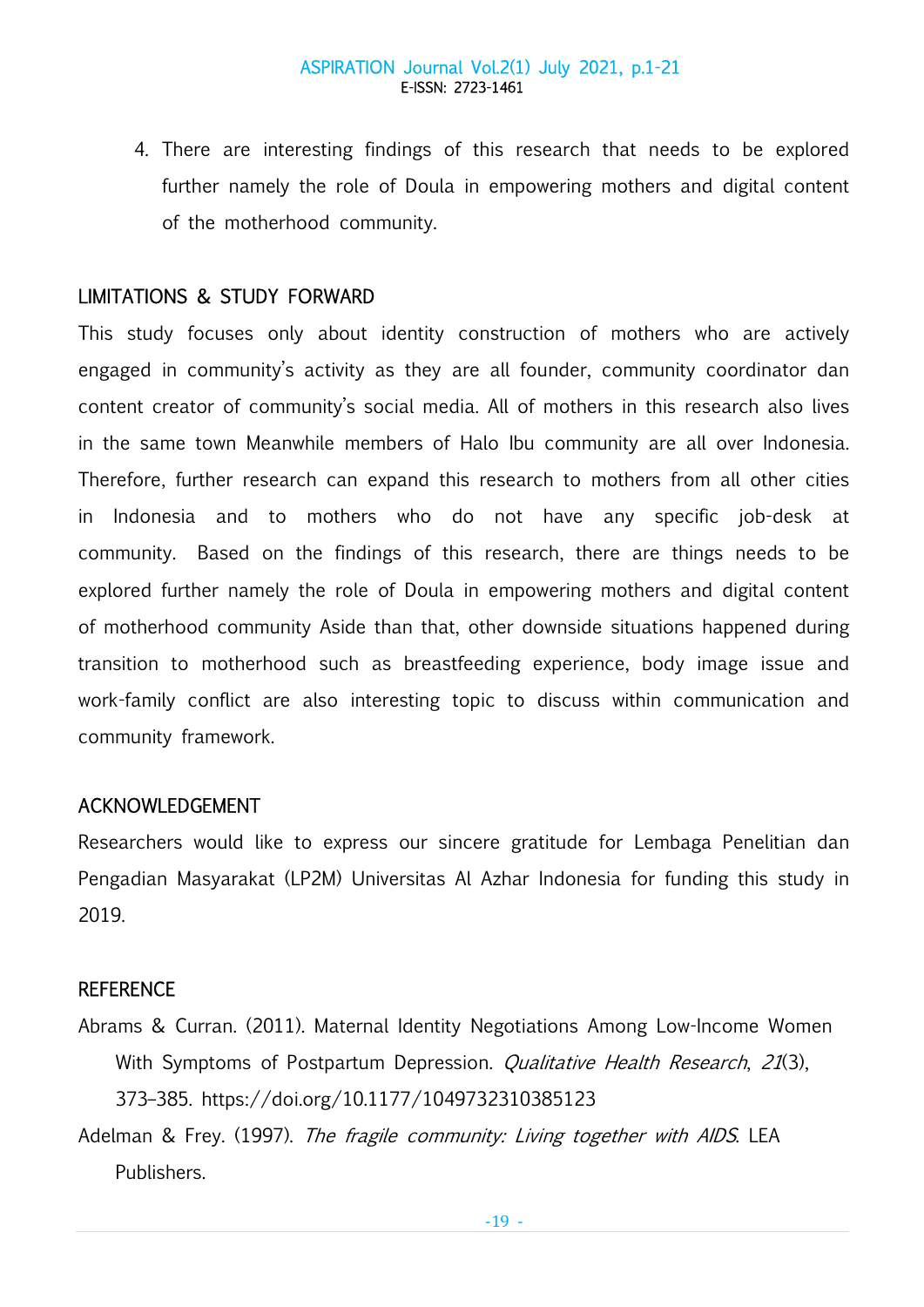- Arindita, Ruvira & Shambodo, Y. (2019). Tahapan Perilaku Aktor Jaringan Komunikasi Pada Sosialisasi Isu Bullying. Jurnal Komunikasi Global, 8(2), 213-239. doi:https://doi.org/10.24815/jkg.v8i2.14913
- Barnes, S. . (2003). Computer-mediated communication: Human-to-human communication across the internet. Allyn & amp; Bacon.
- Choi, P., Henshaw, C., Baker, S., & amp; Tree, J. (2005). Supermum, superwife, supereverything: Performing femininity in the transition to motherhood. Journal of Reproductive and Infant Psychology, 23(2), 167–180. doi: 10.1080/02646830500129487
- Creswell, J. W. (2007). Qualitative Inquiry and Research Design: Choosing Among Five Approaches (2nd Ed). Sage Publication.
- Djafarova & Trofimenko . (2017). Exploring the relationships between self-presentation and self-esteem of mothers in social media in Russia. Computers in Human Behavior, 73.
- Drentea & Moren Cross. (2011). Online motherhood: A community of mothers revisited. In M. Moravec (Ed.), Motherhood online. Cambridge Scholars Publishing.
- Fauzi, Eka Perwitasari; Feni Fasta; Robert Jeyakumar Nathan, So Won Jeong. (2019). Modern Muslimah in Media: A Study of Reception Analysis in Saliha Program on Net TV. ASPIRATION Journal, 1(2),135-162
- Gattoni, A. L. (2013). Breaking the Silence: The Role of Online Community in the Transition to Motherhood.
- Griffin, E. (2011). A First Look At Communication Theory. Mac Graw Hill.
- Heisler & Ellis. (2008). Motherhood and the construction of "mommy identity": Messages about motherhood and face negotiation. Communication Quarterly, 56(4), 445–467. doi: 10.1080/01463370802448246
- Hennink, M. (2011). *Qualitative Research Methods*. Sage Publication.
- Kaufmann & Buckner. (2014). To connect or promote?: An exploratory examination of Facebook pages dedicated to moms. Computers in Human Behavior.

Laney, E. K., Hall, M. E. L., Anderson, T. L., & Willingham, M. M. (2015). Becoming a